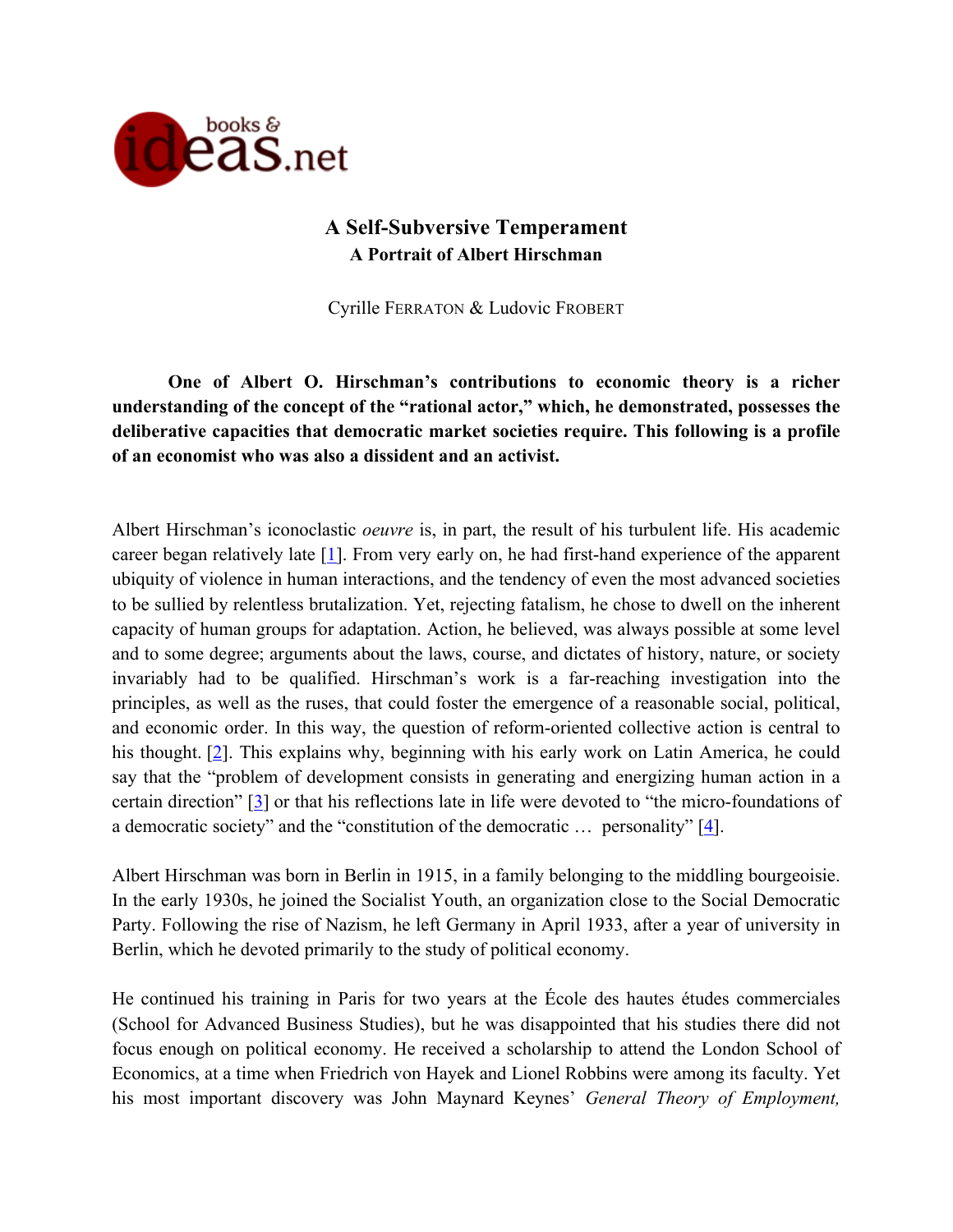*Interest, and Money,* when it was first published in February 1936. Though he was always wary of all-encompassing theoretical systems, Keynesianism proved influential on his work in general and on his writings on development in particular.

He undertook a study of France's monetary reform of 1925 to 1926, ultimately expanding into a doctoral thesis, which, beginning in 1936, he wrote at the University of Trieste, where he had been named an assistant. That same year, he volunteered as a combatant in the International Brigades in Spain for several months, but quickly abandoned the movement when it came under Communist control. It was in Italy, alongside Eugenio Colorni, who had married his sister, Ursula Hirschman, that he joined the anti-Fascist struggle. Colorni's influence proved decisive, as he also introduced Hirschman to his library. As a result, Hirschman discovered the work of Gustave Flaubert, and particularly Montaigne, who became one of his favorite authors. In 1938, when the anti-Jewish decrees were announced, he left Italy for France.

Hirschman volunteered for the French army in 1939, but, after the defeat, was forced to seek refuge in Marseilles. With Varian Fry, he helped to organize the Emergency Rescue Committee, which made it possible for some two thousand refugees to leave France, including, among others, Hannah Arendt, André Breton, Marc Chagall, and Marcel Duchamp. Located by the French authorities in December 1940, he escaped to Spain, before retreating to the United States in January 1941.

With the help of a grant from the Rockefeller Foundation, Hirschman established him at the University of California at Berkeley. There, between 1941 and 1942, he began work on his first book, *National Power and the Structure of Foreign Trade,* which was published in 1945. After enlisting in the U.S. army in 1943, he became a U.S. citizen and was sent first to North Africa, then to Italy. From 1946 to the 1950s, he worked for the Federal Reserve Board, particularly on the implementation of the Marshall Plan. His early work made him a specialist on problems related to reconstruction in Italy and France. In 1952, he resigned his position and took a job in Colombia, where he became a financial advisor to the National Planning Bureau before working as private consultant. The years he spent as an economic specialist, planner, and adviser on development issues were decisive for his training. Due to his initial research in development economics, he began to see the impracticalities of standard economic theory.

From 1956 to 1958, he held a position Yale University, which had noticed his early research and work in Colombia. There, he began writing *The Strategy of Economic Development,* published in 1958, a major contribution to thinking about economic development. To this book he added two others of a more applied nature: *Journeys towards Progress: Studies of Economic Policy-Making in Latin America* in 1963, followed by *Development Projects Observed* in 1967. He would later recall that, in his development trilogy, he wanted "to celebrate, to 'sing' the epic adventure of development—its challenge, drama, and grandeur" [5]. Many articles accompanied this trilogy,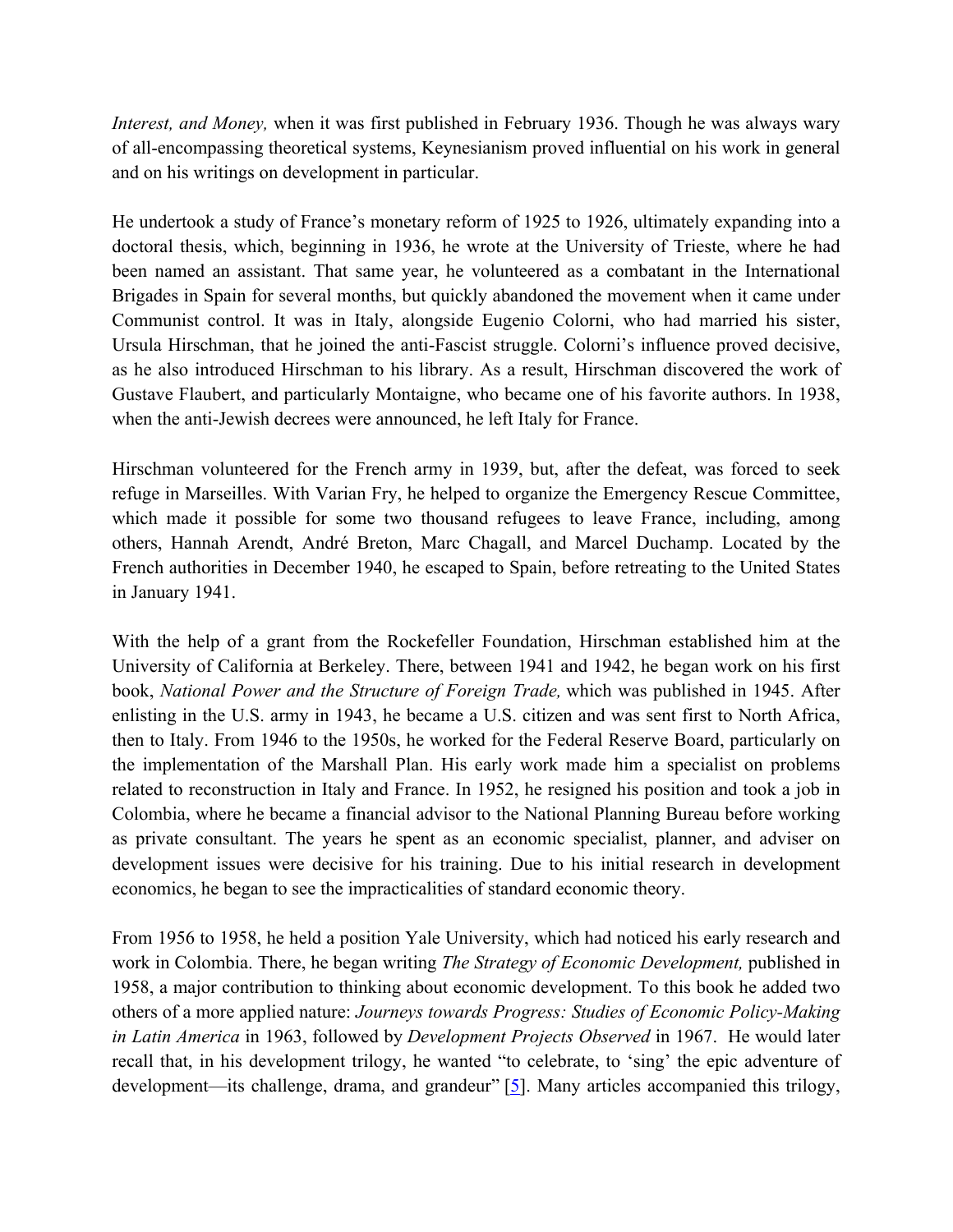which were collected in two anthologies: *A Bias for Hope: Essays on Development and Latin America* (1971), and *Essays in Trespassing: Economics to Politics and Beyond* (1981).

From 1958 to 1964, Columbia University provided him with his first genuinely academic position, teaching international economics. Paradoxically, he never particularly enjoyed teaching. Then, from 1964 to 1974, he continued his academic career at Harvard University, where the scope of his work began to broaden and he dedicated himself to writing *Exit, Voice and Loyalty: Responses to Decline in Firms, Organizations, and States* [6], published in 1970—a book that he would revise several times in order to correct, deepen, and expand its conclusions. This book is probably his most influential one, since the major categories it introduces—exit and voice—can be applied to many different situations and contexts. Freedom from disciplinary boundaries is one of the signatures of Hirschman's work and while it can be found in his writings on development, it is particularly evident in *Exit, Voice and Loyalty*.

In 1974, he became a professor at the Institute for Advanced Studies in Princeton. In 1977, *The Passions and the Interests* took Hirschman's work in a new direction, towards the history of ideas, even if, as in his earlier work, he did not hesitate to draw on several disciplines to make his argument. In 1982, he published *Shifting Involvements: Private Interest and Public Action* in 1982, which expanded *The Passions and the Interests*' analysis of the motivations for action in the private and public realms. *The Rhetoric of Reaction*, published in 1991, was his last book.

# **A Formative First Experience: The Problem of Development**

Since *Exit, Voice and Loyalty,* Hirschman's work has attracted the attention of political scientists, historians, and sociologists. Yet it is important to point out that, as he stated himself, Hirschman remained "primarily an economist"  $[7]$ . In this context, it is worth mentioning his contributions to the problem of development, which preceded *Exit, Voice and Loyalty*. In the immediate postwar years, Hirschman participated in the rise of one of the most dynamic and problematic fields in modern economics. His analyses in the field of development studies were formative for him, in addition to being decisive for his reputation and academic career. They typically consisted of "divergent opinions critiquing the new and old orthodoxy [and] led to lively debates, thus helping, with the contributions of other authors, to make the new field of development economics appealing and exciting in the 1950s and 60." He added: "It is my impression that this is where my work has had its most positive effect, that it is in this area that its influence has been essential"  $[8]$ .

The interest of Hirschman's views on development is not only theoretical. They also allow us to compare his early work to his final writings and to identify possible continuities and ruptures between them. There are strong affinities between *Exit, Voice and Loyalty* and *The Strategy of*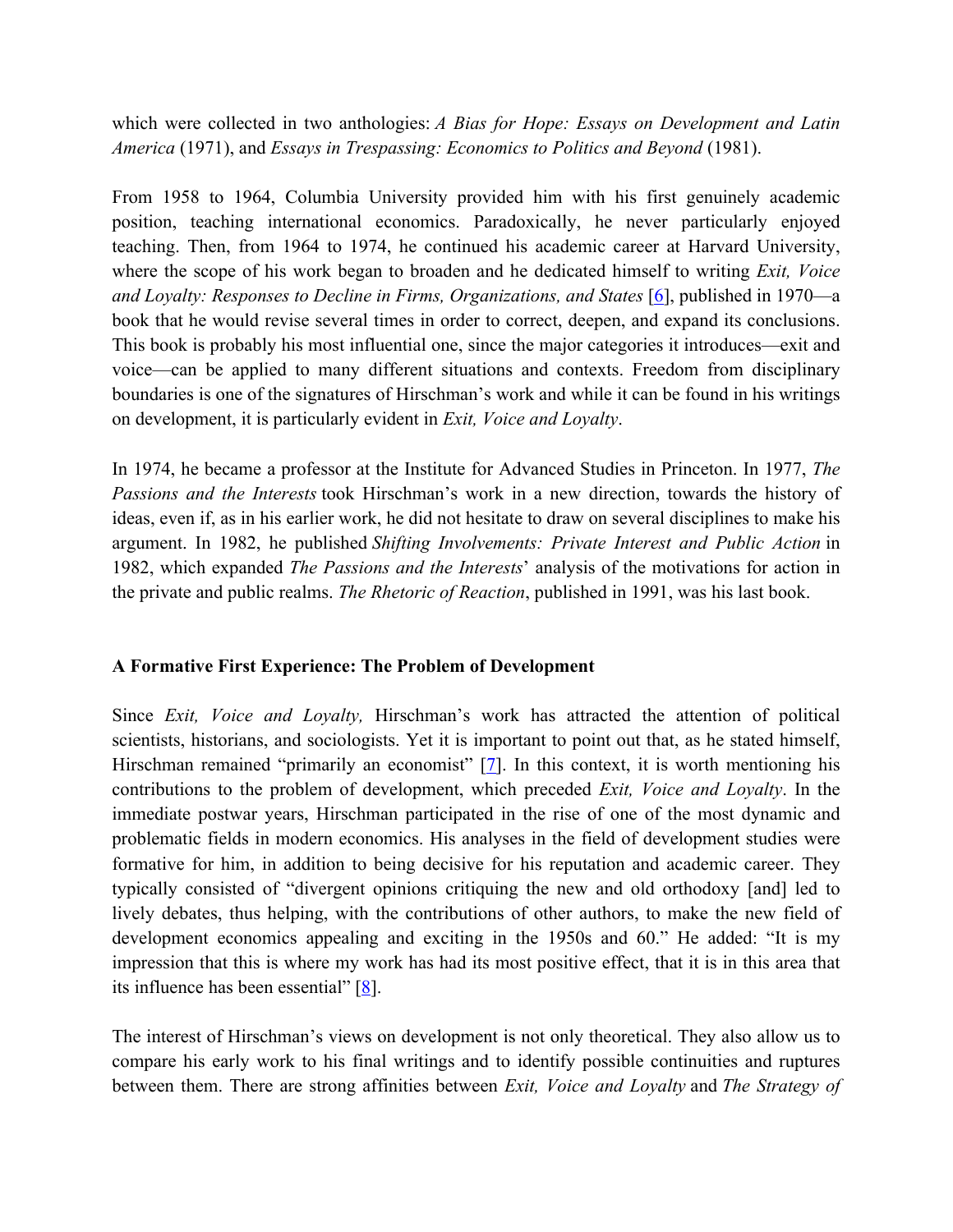*Economic Development*. *The Passions and the Interests* is less a break than an extension of his reflections on development, in which he examines the relationship between economics and politics through the history of ideas, after having studied them on the ground in underdeveloped countries.

His work on development initiated Hirschman's critical stance towards orthodox economics, which he believed was excessively theoretical and out of touch with reality, a position that he would subsequently continue to build on. Even in his first book, *National Power and The Structure of Foreign Trade,* he condemned the way that standard economic analysis overlooked the relationship between national power and international trade and favored a methodology free of disciplinary boundaries.

He criticized the determinism of a number of theoretical or doctrinal positions that sought to establish laws, regularities, and other constants, leaving no place for the possibility of change resulting from the inherent capacity of human communities to adapt. It is essential, he asserted, for social scientists to "widen the limits of what is or is perceived to be possible, be it at the cost of lowering our ability, real or imaginary, to discern the probable" [9].

This "possibilist" method gives one a better grasp on Hirschman's endogenous conception of development, which pays close attention to the capacity for collective action of economic, political, and social stakeholders. Development must go beyond economic growth, incorporating changes in values and institutions. Consequently, initiating a development process requires a strategy that seeks the means to mobilize virtual resources. "[D]evelopment depends not so much," Hirschman writes in *The Strategy of Economic Development,* "on finding optimal combination for given resources and factors of production as on calling forth and enlisting for development purposes resources and abilities that are hidden, scattered, or badly utilized" [10]. The latter include, among others, underemployment in the agricultural sector, untapped savings, and a reluctance to draw on local entrepreneurs.

The idea is to find "training devices"—in other words, multiplying mechanisms that, after an initial impulse, can trigger an unanticipated sequence of positive effects. Thus the problem of underdevelopment cannot be imputed to the lack of specific features or competencies, but simply to the inability to find the right combination of factors needed to initiate the development process: "Our diagnosis is simply that countries fail to take advantage of their development potential because, for reasons largely related to their image of change, they find it difficult to take the decisions needed for development in the required number and at the required speed"  $[11]$ .

A weak capacity for investment is a recurring problem for underdeveloped countries. Unlike approaches based on models of balanced growth (like Roy Harrod and Evsey Domar), factors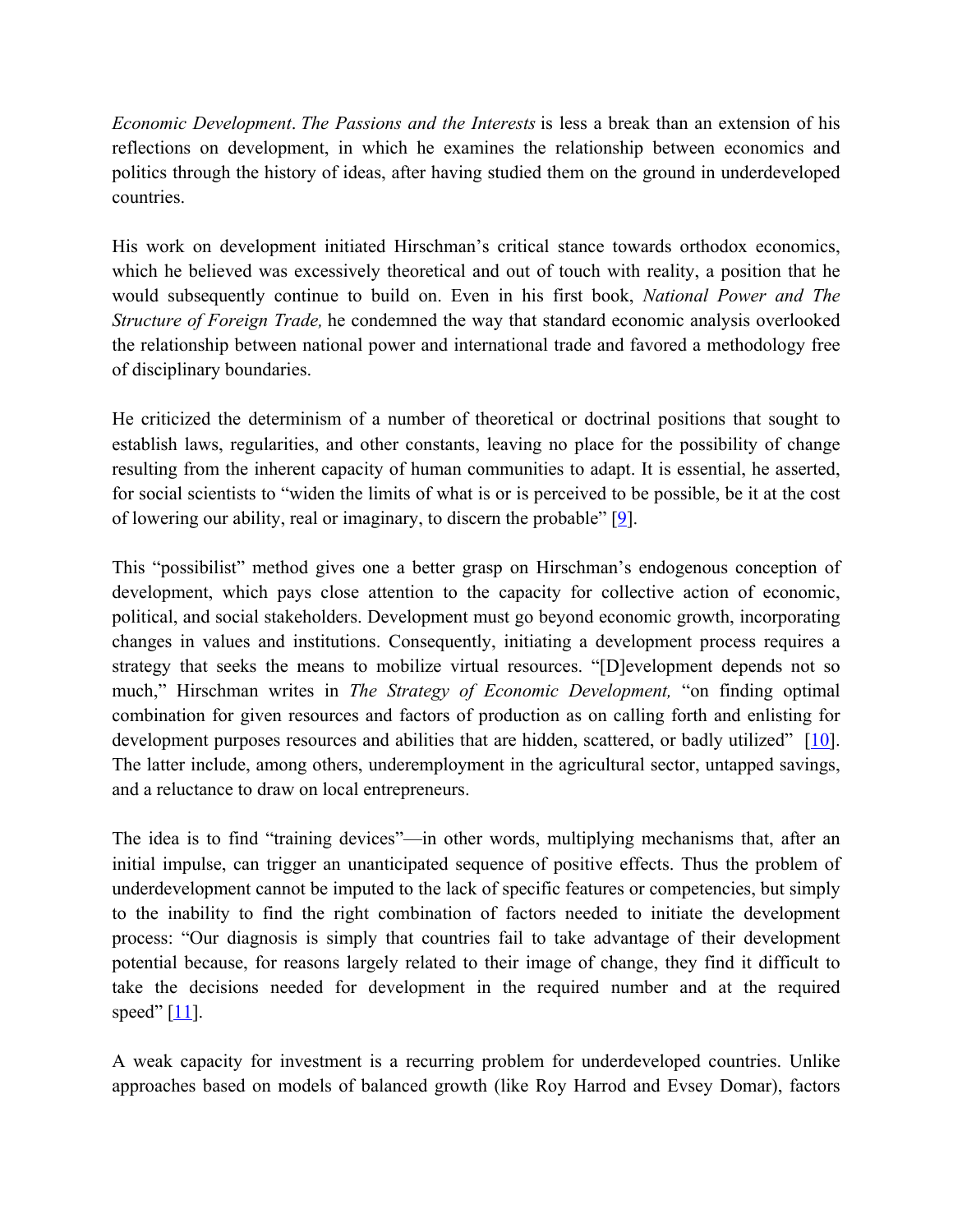such as savings and investment are, in underdeveloped countries, independent of one another. Consequently, they often find themselves in situations in which virtual savings are "frustrated" even when real investment opportunities exist. Consequently, the goal of any theory of development should be to account for such situations and to propose means that would be likely to increase the capacity to invest. In each particular situation, one should expect the development process to encounter serious obstacles (uncertainty, social costs, etc.). To surmount them, Hirschman counts on what he calls investment's complementarity effect, which, it should be noted, is quite similar to the multiplier effect. Indeed, Hirschman insists on the fact that the complementary effect is "a multiplier-type relationship … [in which] each investment would lead to investments in the next period in an amount smaller than the original investment ..." [12].

Hirschman's critique of balanced models of development naturally led him to prefer development based on unbalanced growth, in which priority is given to a particular industry or sector, the success of which can trigger the economy's development as a whole. Consequently, development policy must preserve imbalance and count on investment's complementary effects, allowing "market forces" and "extra market forces" (i.e., political action and pressure) to trigger a virtuous development circle. In this way, Hirschman asserted his desire to transcend disciplinary boundaries, which he believed was the only way to present a faithful picture of the reality of economic development. Consequently, he saw economic development as a strategy, belonging to the register of politics and the possible, rather than a technocratic, planned, and imported project, characteristic of the expert's probabilistic pretentions. *Journeys toward Progress* and *Development Projects Observed,* which are more applied and more attentive to the lessons to be drawn from the development process as it can be observed at the micro-social level, are further evidence of Hirschman's "possiblist" credo.

# **The Quest for Democratic Society's Micro-Foundations**

Hirschman emphasized that his various work was always motivated by a single question: the quest for "the micro-foundations of a democratic society, ... the constitution of a democratic ... personality" [13]. Beginning with *Exit, Voice and Loyalty,* his studies on organizations, institutions, and behavior, as well as his work in the history of ideas, led him to highlight a number of positive ways in which market economies contributed to the emergence and flourishing of the "democratic personality," and to call particular attention to the existence, within democratic market societies, of the frequency of conflict.

Hirschman's discipline-spanning thinking is organized around several conceptual markers. The categories of "exit" and "voice" (as introduced in *Exit, Voice and Loyalty*) represent two ways in which people react to an organization's mistakes and possible decline. When consumers or users are unsatisfied or displeased with an organization's products and/or services, they can either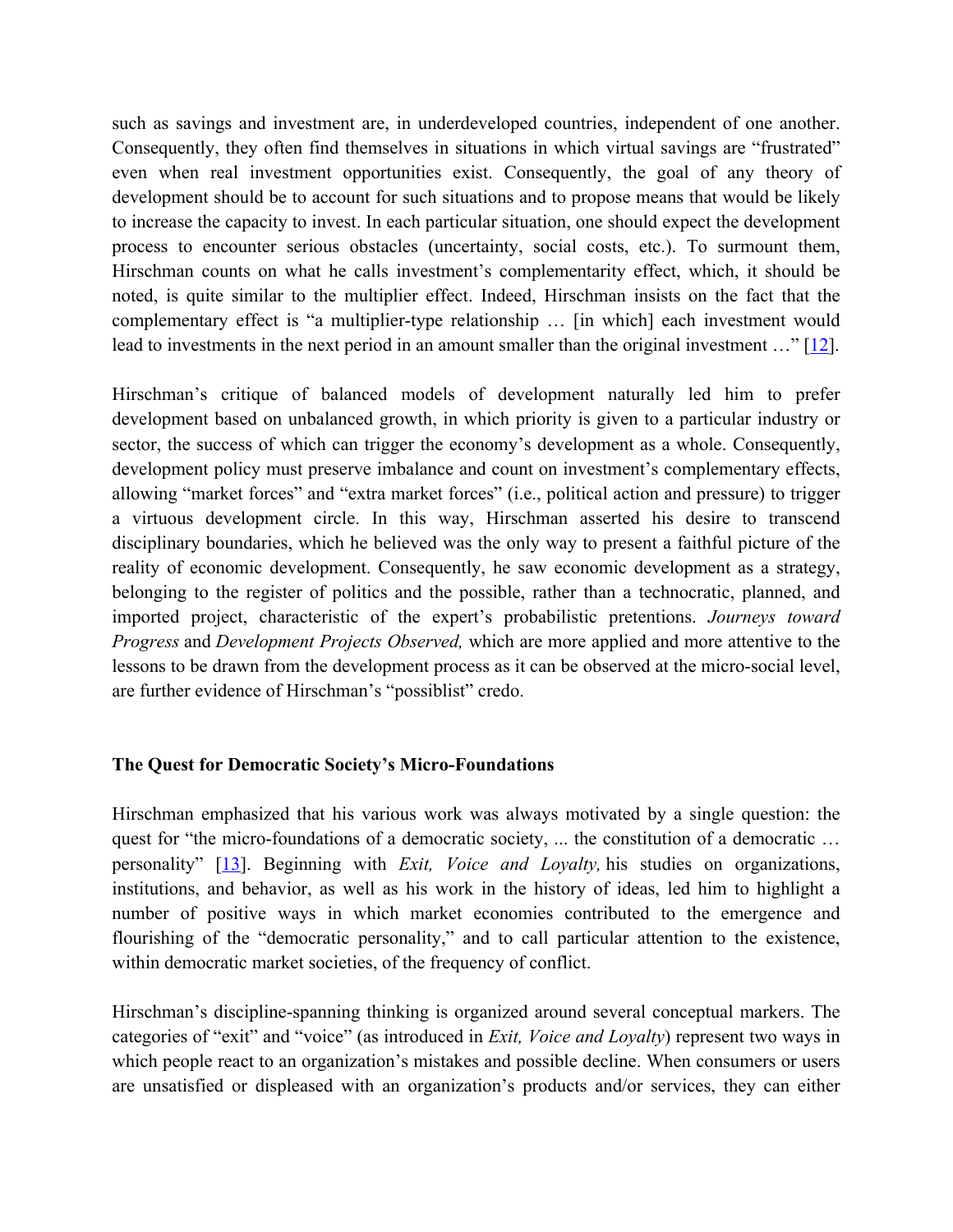"exit" by turning to competing organizations, thus bringing market mechanisms into play, or they can resort to political action, making their "voice" heard through grievances, demands, petitions, and the like in order to improve the product's quality. Whereas Hirschman initially believed that a zero-sum relationship existed between these two forms of individual action (one's increase leads to the other's decrease), he later revised this assessment in light of the events that unfolded in the former Democratic Republic of Germany in the summer of 1989, when exiting and speaking mutually reinforce one another and proved very effective, ultimately bringing about the "collapse of the regime"  $[14]$ .

*Exit, Voice and Loyalty* perfectly illustrates Hirschman's refusal to let himself be confined by narrow disciplinary boundaries, while not hesitating to borrow from the economist's or political scientist's toolkit. Moreover, the way in which he modified the theoretical categories that he investigated testifies to the "propensity to self-subversion" that he addressed in the essay collection of the same name.

The archaeology of the connection between passions and interests discussed in *The Passions and the Interests,* a book that marked Hirschman's turn to the history of ideas, demonstrated that prior to Adam Smith, economics and politics shared a common foundation in a broad conception of rationality and interest. Before *The Wealth of Nations* (1776)*,* Hirschman observes, the concept of interest was primarily used by political thinkers who were responding to the endemic conflicts that, in the seventeenth and eighteenth centuries, pitted Europe's warlike societies against one another. With his famous "*doux commerce*" argument, Montesquieu, among others, maintained that self-interested action could neutralize the disastrous consequences of human passions. In addition to political mechanisms like the division of powers and the development of checks and balances, Hirschman observes that the passion for wealth was seen as an economic instrument for reigning in aristocratic force. The concept of interest thus "emerged … *in politics*, quite some time before it became a matter of doctrine in economics" [15]. His work as an historian of ideas allowed Hirschman to substantially revise a number of theories of capitalism's development. Increasing economic activity in the seventeenth and eighteenth century was not, as Max Weber suggested in *The Protestant Ethic and the Spirit of Capitalism,* the work of a Protestant minority, but rather of a majority that came to embrace a way of thinking forged "right in the center of the 'power structure' and the 'establishment' of the time, out of the problems with which the prince and particularly his advisers and other concerned notables were grappling"  $\vert 16 \vert$ .

*Shifting Involvements: Private Interest and Public Action,* which is a companion volume to *The Passions and the Interests,* offers a more complex account of the "rational actor" of economic theory by examining the principles governing how individuals choose between private action and public participation. Hirschman shows that in their economic activities, individuals have "selfcorrecting capacities" resulting from their moral values, which can lead them to modify their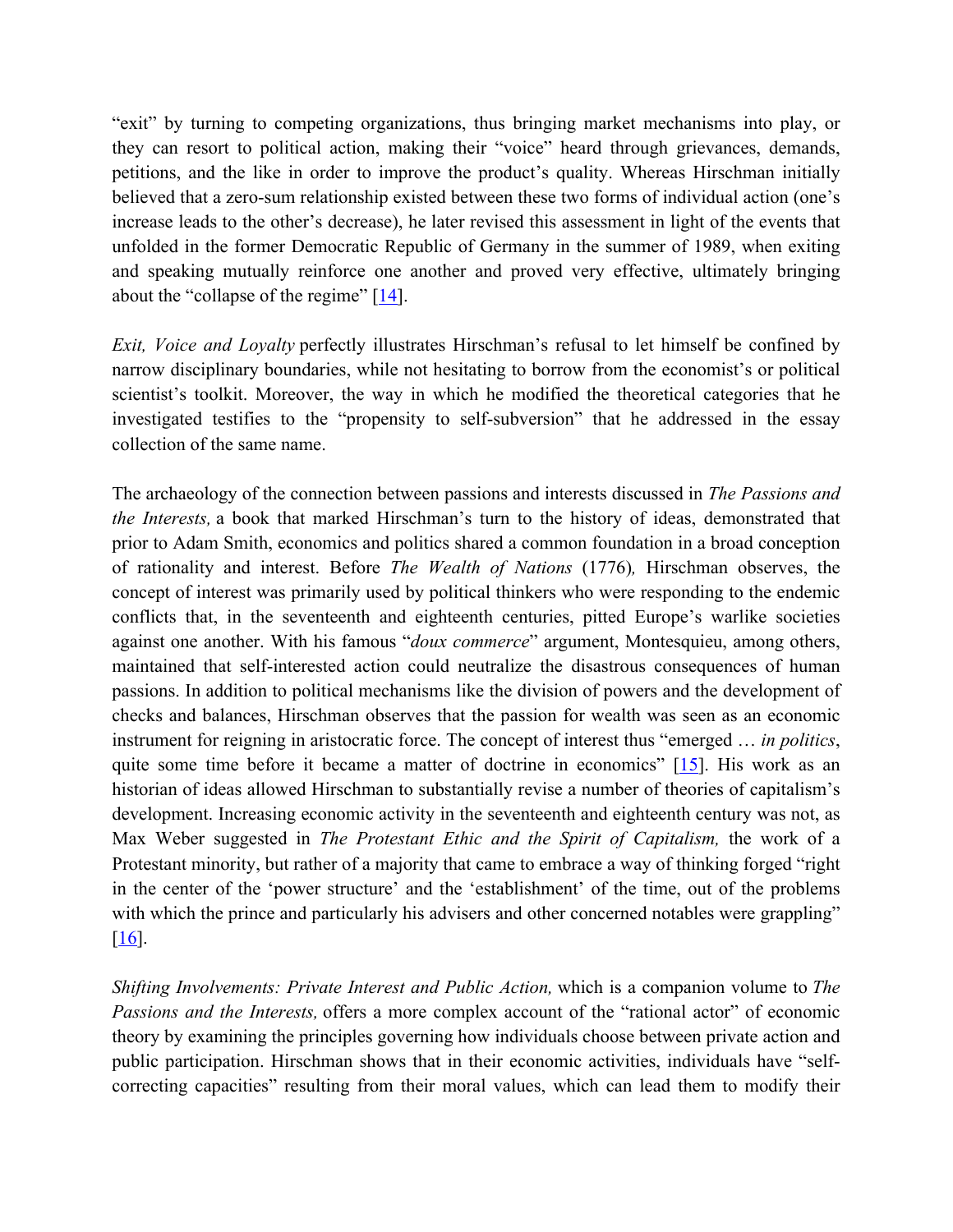preferences between the private and public spheres and thus promote the development of democratic market society. Once again, the point here is to explore the complexity of human nature and to show how the rational actor presupposed by classical economics represents an oversimplified view of reality. Indeed, human nature has moral dimensions that the conventional economist overlooks, which make it possible to grasp major collective mobilizations that occur in democratic market societies. In this book, Hirschman proposes in particular a "cyclical theory of collective behavior" between the private and public realms. If the transition from the public to the private realm is well documented, the same is not true, he observes, of the opposite process. During the 1960s, however, there were massive collective movements and it is important to understand what shaped them. It is in this instance that Hirschman speaks of the "self-correcting capacities" that make it possible, in his view, to explain the cyclical development of collective movements characteristic of developed societies.

*The Rhetoric of Reaction* expands upon the ideas that Hirschman first considered in *National Power and the Structure of Foreign Trade* and in his contributions to the study of development and the role of ideas in change by mapping out the "rhetorics of intransigence" formulated in the nineteenth and twentieth centuries, including reactionary as well as more progressive discourses. The initial point of this book is indeed, as Hirschman notes, to criticize reactionary thinking and discourse: "The repulsion I felt towards the neoconservative offensive certainly explains the tone of the book's first five chapters. They were written in a combative spirit that I had not experienced in quite a long time. The tone of these chapters make the book seem like an anticonservative or, perhaps, anti-neoconservative manifesto"  $[17]$ . Yet he ended up concluding that the abuse of rhetoric and hostility towards any kind of dialogue or compromise was not solely the preserve of reactionaries, but could also be found among progressives and reformers. Ultimately, he denounced the lack of openness of some discourses and ways of thinking that are incompatible with the kind of discussion and deliberation upon which democratic market society depends.

Hirschman identified three arguments advanced by reactionary rhetoric to block the gradual progress of civic, political, and economic citizenship:

The "perverse effects," argument, which stipulates: "any action seeking to directly improve any aspect of the political, social, or economic order will only aggravate the situation one hopes to correct";

The inanity argument, which holds: "any attempt to transform the social order is vain";

Finally, the danger argument which, due to the high price of reform, concludes that it will "threaten precious advantages or previously acquired rights" [18].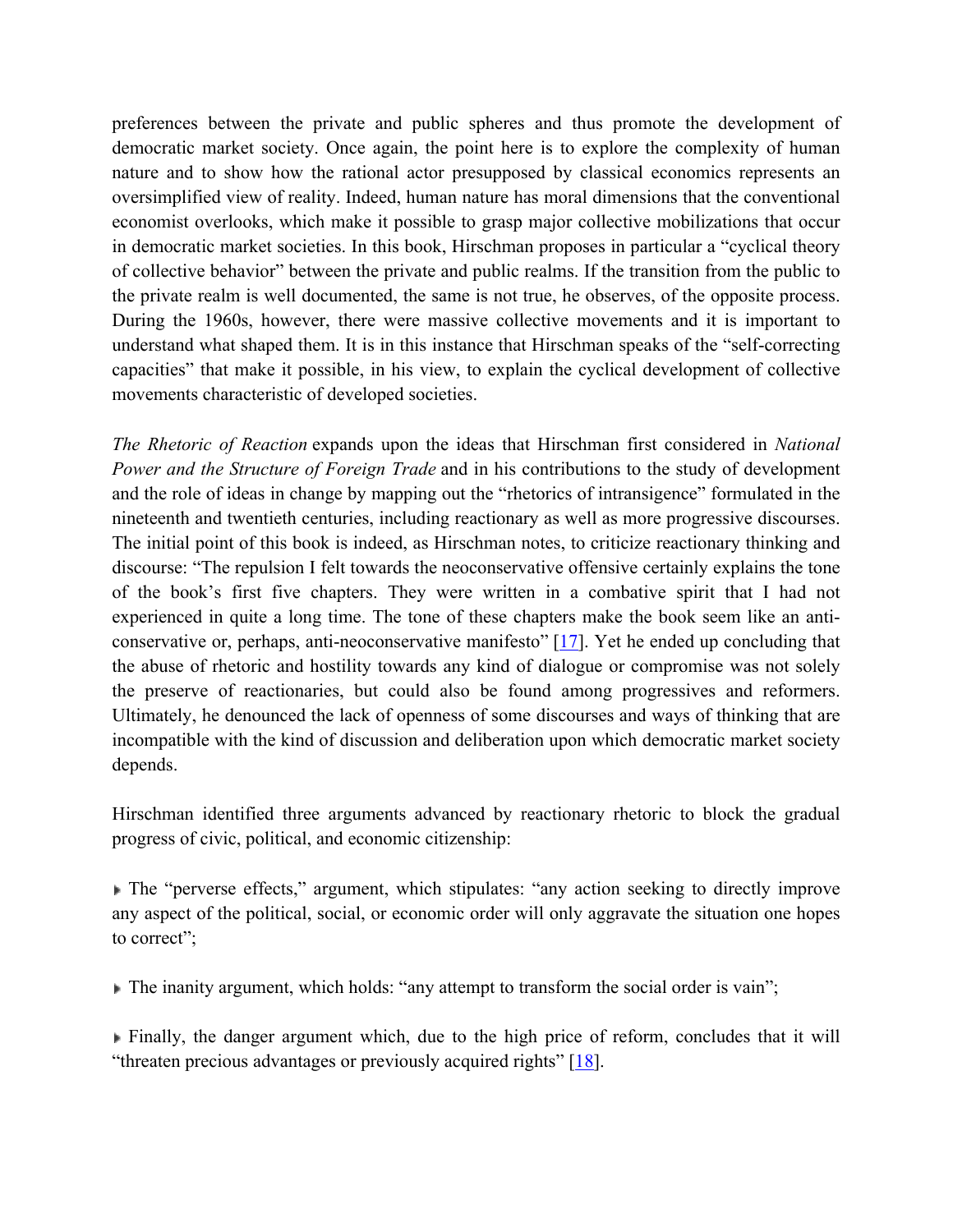In the book's last two chapters, Hirschman adopts a less radical perspective, showing that intransigence is not specific to reactionary rhetoric, but can also be found in progressivism. Each of the three preceding arguments found in reactionary rhetoric thus has its progressive counterpart:

**Perverse effects are denied and the reformer excludes "even the possibility that human action** can have undesired consequences" [19]. Rather, it is the abandonment of reform that could lead to disastrous effects.

Progressives respond to the inanity argument's implicit assumption of an immobile social order by emphasizing the "need to move forwards, to evolve, and to progress" [20]. To oppose the changes resulting from reform leads to utter sterility.

**Finally, responding to the reactionary argument about threats to the social order resulting from** reform, the progressive asserts that "the new reform and previous reforms" will automatically harmonize"  $[21]$ .

At least two remarkable traits of Hirschman's work deserve further mention: first, his ideas about conflict, which first appeared in *National Power and the Structure of Foreign Trade,* and, second, his very personal and original critical attitude, the "propensity for self-subversion" mentioned earlier.

The importance Hirschman attaches to conflict cannot, of course, be separated from his own biography: the fact the he witnessed the rise of totalitarianism in the thirties and political violence in Latin America, where he worked through the fifties and sixties. Conflict is central to his first book, *National Power and the Structure of Foreign Trade,* which examines the relationship between national strength and international trade. In this work, he calls attention to the role of economic conflict, noting how little it has tended to interest economists. He further developed these ideas in his analysis of inflation in Chili (in *Journeys toward Progress*). In a subsequent text, he laid the foundations of a sociopolitical theory of inflation, in which he posits that conflict is one of the stakes of inflation. "[W]ith inflation," he explains, "each group is able to engage in conflictive behavior and to demonstrate its power and its antagonism to other groups" [22]. Within certain boundaries, inflation, from this perspective, mitigates antagonism and makes it possible to accept the rule of the economic and social game and ensure mutual respect between parties that are at odds with one another. It thus triggers a continuous process of arbitration and negotiation between social groups, the outcome of which is the extension of democratic control over the economy.

In an essay entitled "Social Conflicts as Pillars of Democratic Market Societies" [23], Hirschman provides important clarifications of his conception of conflict. There are two types of conflict: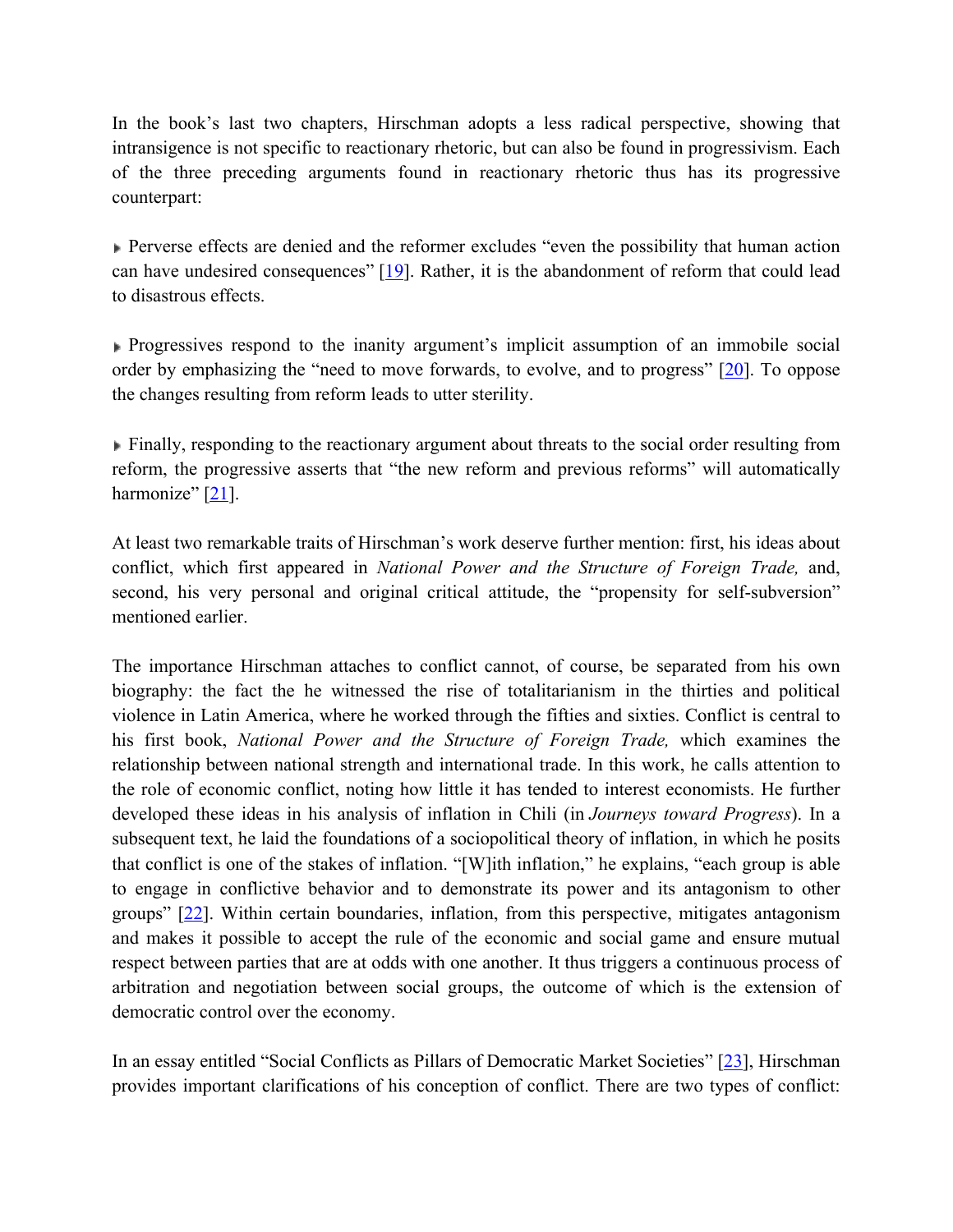"those that leave behind a positive residue of integration and those that tear society apart." Democratic market society is precisely characterized by the fact that it gives rise to a regular conflict regime which determines how social products are distributed between social groups, sectors, and regions, thus requiring a constant effort of adjustment and compromise. While one must not deny the possibility of potentially disastrous antagonistic conflicts, which are often religious or racial in character, Hirschman brings to light a different kind of conflict, which is constantly being generated by the dynamic instabilities of market economies and which can be the implicit source of very fruitful political qualities. Thus he maintains: "Highly varied though they are, they tend to be divisible; they are conflicts over getting more or less, in contrast to conflicts of the either-or, nondivisible category that are characteristic of societies split along rival ethnic, linguistic, or religious lines"  $[24]$ . The kind of conflict that is characteristic of democratic market societies is thus divisible, and, as such, can provide an education in the plurality of interests, compromise, conciliation, and, ultimately, reform.

Self-subversion refers to Hirschman's critical attitude towards the deterministic views embraced by some social scientists, particularly economists. It is central to the analysis he proposes in *Exit, Voice and Loyalty,* which examines the individual's self-correcting abilities, particularly those of scientists, as it is precisely in science that a number of democratic competencies must be able to flourish. Open-mindedness, receptiveness to criticism, and a willingness to reconsider one's positions are the qualities one expects in a social scientist. More specifically, advances in research and multi-disciplinarity (particularly between economics and political science) invariably require a scholar to be capable of criticizing her own theoretical categories. Democratic market society, Hirschman usefully notes, implies deliberation. Consequently, it is "essential … that opinions *not* be fully formed *in advance* of the process of deliberation" **[**25]. This is why the democratic process requires a personality type that knows, thanks to its capacity for self-correction, how to free itself from "opinionated opinions."

The notion of self-subversion, which is explored in the book that bears its name, is based on the principle of self-correction: it seeks to "demonstrate that a tendency or line of causation [that a scholar considers] … needs to be substantially reconsidered and qualified by attention to the opposite line, in the light of subsequent events or findings"  $[26]$ . Hirschman's propensity to selfsubversion was always primarily determined by moral values: "Once that idea had crossed my mind, it became a *duty* to go ahead—not to do so would have been the equivalent of selfcensorship and concealment" [27]. This penchant for self-subversion can thus "make a contribution to a more democratic culture in which citizens not only have the right to their individual opinions and convictions but, more important, are ready to question them in the light of new arguments and evidence" [28].

From the critical standpoint of self-subversion, Hirschman seeks to challenge the methodological choice, which is widely shared among economists, which emphasizes the rationality of means at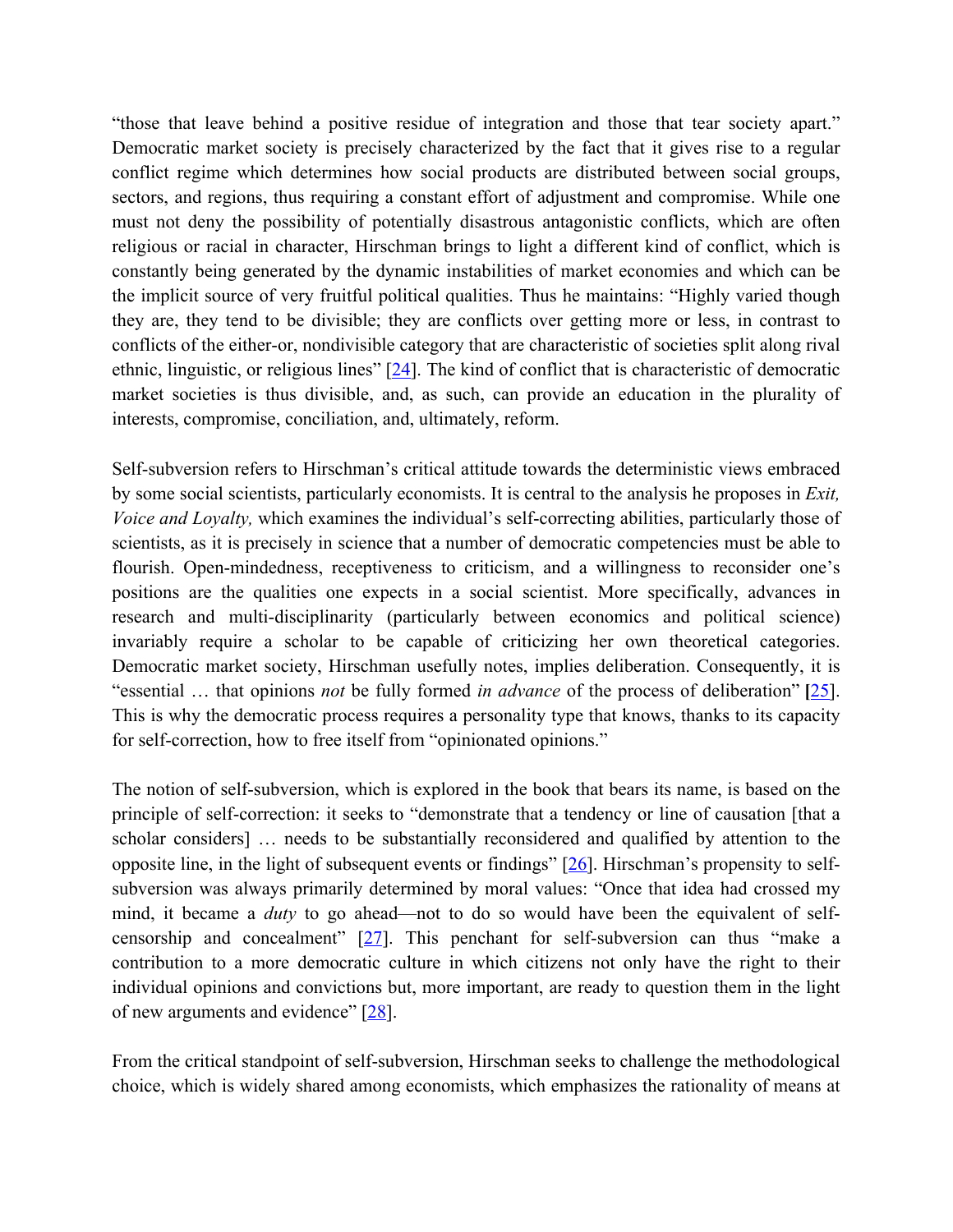the expense of the rationality of ends. He was also a strong advocate of reconsidering the ability of individuals to choose goals independently of instincts or conditioning. These questions about the goals and the conditions required to ensure the stability of a democratic market society is central to *Exit, Voice and Loyalty*. The concept of self-subversion is, from this perspective, nothing more than a transposition into the scientific realm of the individual's capacity for selfcorrection that is necessary to preserving a democratic political system.

From his early studies of economic development to his exploration of the history of economic and social ideas, Hirschman's work has always been resolutely directed at action, experimentation, and the need for investigation. Thus he writes: "My goal is not to predict trends. Rather, I apply myself to discovering what could happen and to draw the attention of readers in that direction…; more than anything, I am interested in the constellation of facts and situations that are necessary for good things to be possible. In this sense, I am indeed an activist" [29]. His *oeuvre,* motivated by democratic action, obeys no deterministic laws, but seeks to open the door to "possibilities," confident in the inherent ability of individuals and social groups to reach collective compromises in a democratic framework.

## **Conclusion**

Hirschman's tendency to free himself from disciplinary boundaries undoubtedly makes it possible to associate his work with a number of heterodox economic theories, notably institutionalism. But even in this respect, his approach is unique. His purpose is not so much to oppose orthodoxy as to keep an open dialogue with it, however deep his criticisms may be. He thus acknowledges that he always "sought the means … to stay in contact with the partisans of 'orthodoxy,' [I] always tried to persuade people on the opposite side that there were other possible options, using reasoning that was familiar to them" [30]. A lack of discussion and the radicalization of positions were contrary to the spirit of political economy as he saw it, which examined the "micro-foundations of democratic society." Once again, the point was to find points of a possible compromise between parties with contradictory arguments—a compromise that represented the only way of adapting scientific discourse and reasoning to social reality. From this perspective, transcending the boundaries between economics and political science should not serve to disqualify disciplinary discourse, particularly economics, but, on the contrary, should serve as a means of reabsorbing antagonisms and promoting collaboration across disciplines.

Published in Books&Ideas,  $21<sup>st</sup>$  July, 2014.

#### **©booksandideas.net**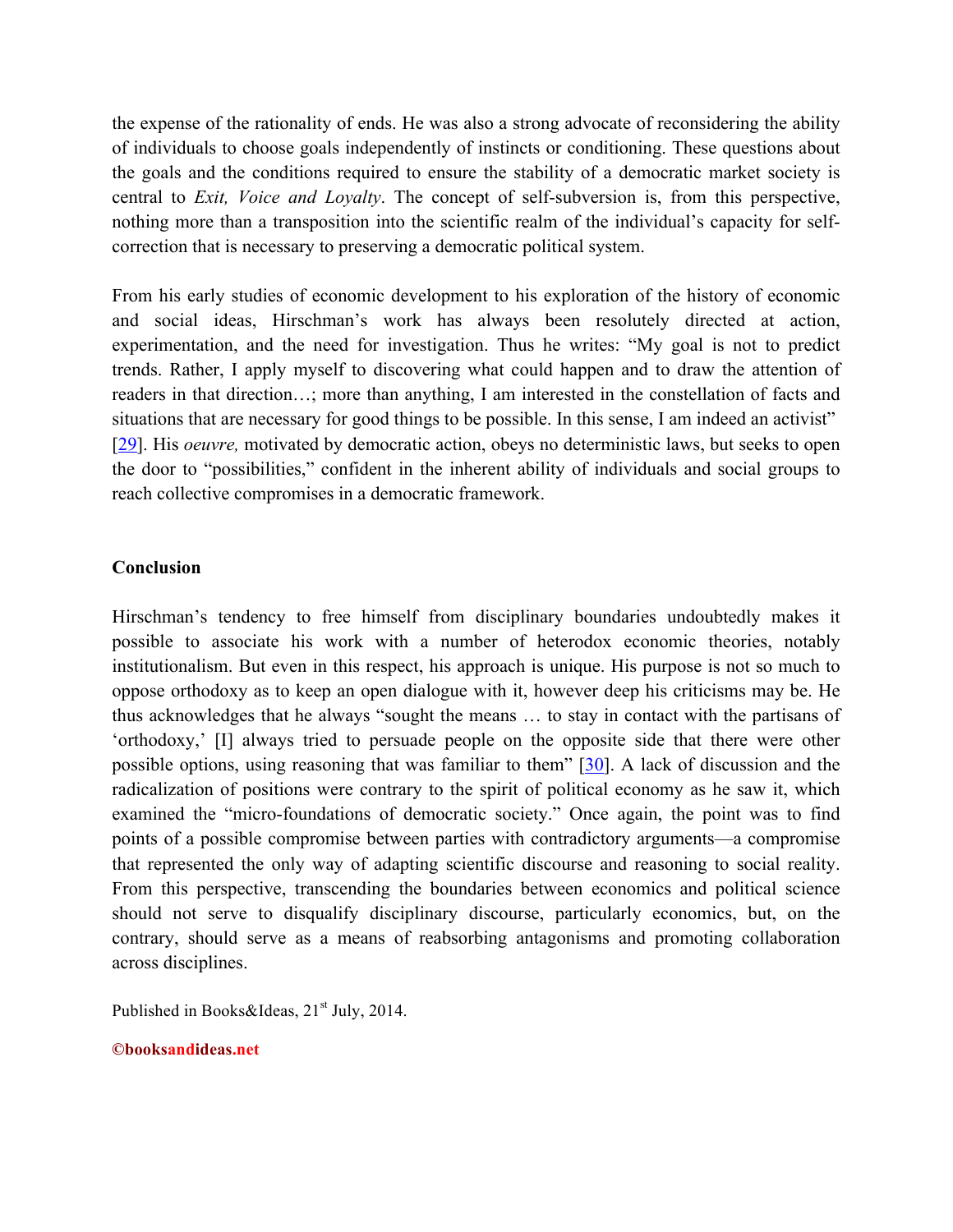### **Notes**

[1] See Luca Meldolesi, *Discovering the Possible: The Surprising World of Albert Hirschman,* Notre Dame, Ind.: University of Notre Dame, 1995; Jeremy Adelman, *Worldly Philosopher: The Odyssey of Albert O. Hirschman,* Princeton, Princeton University Press, 2013.

[2] Cyrille Ferraton and Ludovic Frobert, *L'Enquête inachevée: Introduction à l'économie politique d'Albert Hirschman,* Paris, Presses Universitaires de France, 2003.

[3] Albert Hirschman, *The Strategy of Economic Development,* New Haven, Yale University Press, 1958, p. 25.

[4] Hirschman, *A Propensity to Self-Subversion,* Cambridge, Mass., Harvard University Press, 1995, p. 112.

[5] Hirschman, "On Self," in ibid., p. 128.

[6] Hirschman, *Exit, Voice and Loyalty: Responses to Decline in Firms, Organizations, and States*, Cambridge, Mass., Harvard University Press, 1970 (the first French translation was entitled: *Face au déclin des entreprises et des institutions,* Paris, Editions ouvrières, 1972).

[7] Hirschman, *La Morale secrète de l'économiste,* Paris, Les Belles Lettres, 1997, p. 109. (French translation of *Passaggi di frontiera. I luoghi e le idée di un percoso di vita,* 1994).

[8] Hirschman, "Confession d'un dissident. Retour sur *Stratégie du développement économique*," in *L'Economie comme science morale et politique,* Paris, Gallimard, 1984, p. 96.

[9] Hirschman, "Political Economics and Possibilism," in *A Bias for Hope: Essays on Development and Latin America,* New Haven, Yale University Press, 1971, p. 27.

[10] Hirschman, *The Strategy of Economic Development,* p. 5.

 $[11]$  Ibid., 25-26.

[12] Ibid., 43.

[13] Hirschman, *A Propensity to Self-Subversion,* p. 112.